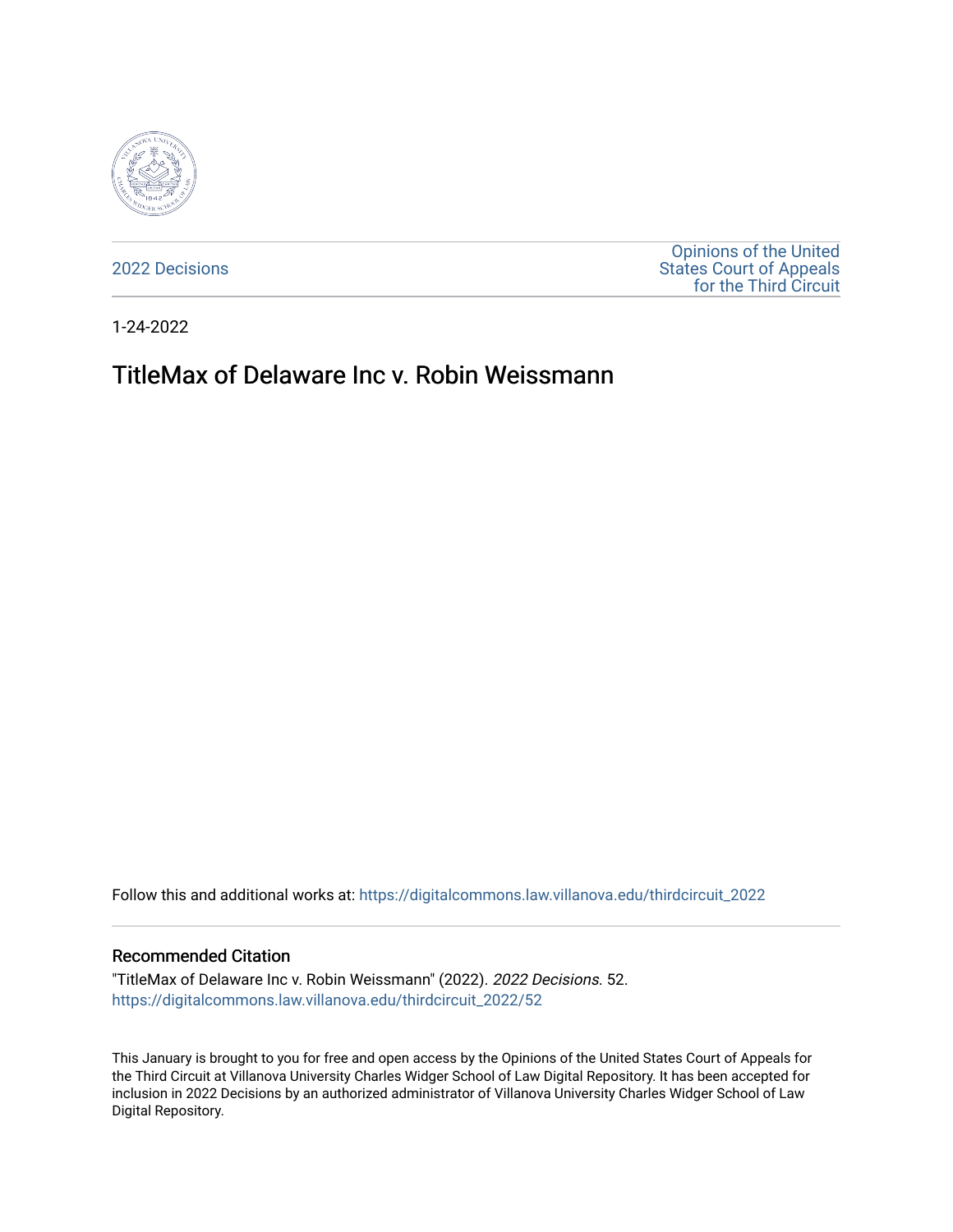### **PRECEDENTIAL**

# UNITED STATES COURT OF APPEALS FOR THE THIRD CIRCUIT

No. 21-1020

TITLEMAX OF DELAWARE, INC., d/b/a TitleMax; TITLEMAX OF OHIO, INC., d/b/a TitleMax; TITLEMAX OF VIRGINIA, INC., d/b/a TitleMax; TMX FINANCE OF VIRGINIA, INC.

v.

ROBIN L. WEISSMANN, in Her Official Capacity as Secretary of the Pennsylvania Department of Banking and Securities,

Appellant

On Appeal from the United States District Court for the District of Delaware (D.C. Civil No. 1:17-cv-01325) Magistrate Judge: Honorable Mary Pat Thynge

Argued December 8, 2021

 $\mathcal{L}_\text{max}$ 

Before: SHWARTZ, PORTER, and FISHER, Circuit Judges.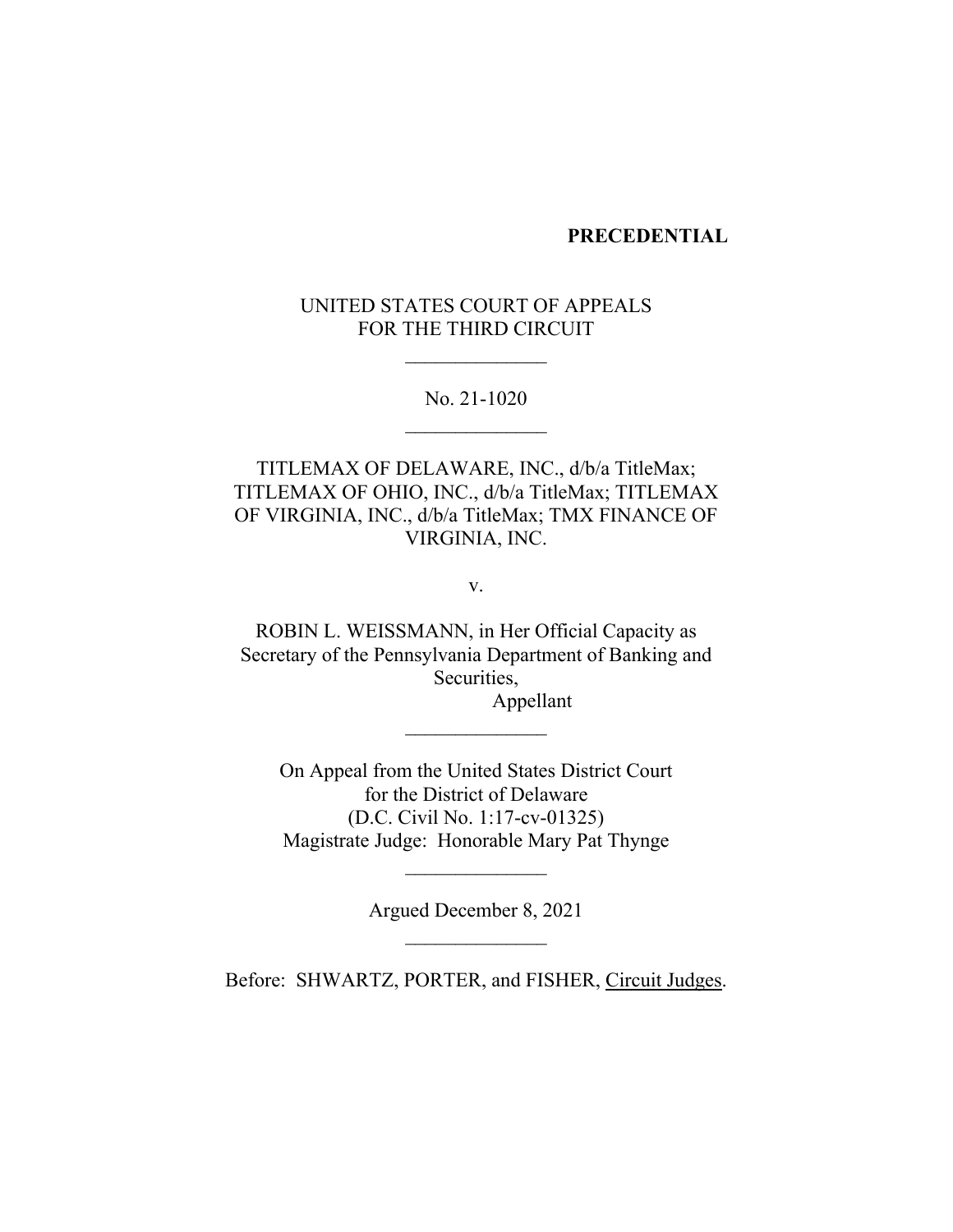(Filed: January 24, 2022)

Douglas D. Herrman Troutman Pepper Hamilton Sanders LLP Hercules Plaza, Suite 5100 1313 N. Market Street, P.O. Box 1709 Wilmington, DE 19899

Richard J. Zack [ARGUED] Troutman Pepper Hamilton Sanders LLP 3000 Two Logan Square 18th and Arch Streets Philadelphia, PA 19103

# Counsel for Plaintiffs-Appellees

Sean A. Kirkpatrick Office of Attorney General of Pennsylvania Strawberry Square Harrisburg, PA 17120

Claudia M. Tesoro [ARGUED] Office of Attorney General of Pennsylvania 1600 Arch Street Suite 300 Philadelphia, PA 19103

> Counsel for Defendant-Appellant  $\frac{1}{2}$

### OPINION OF THE COURT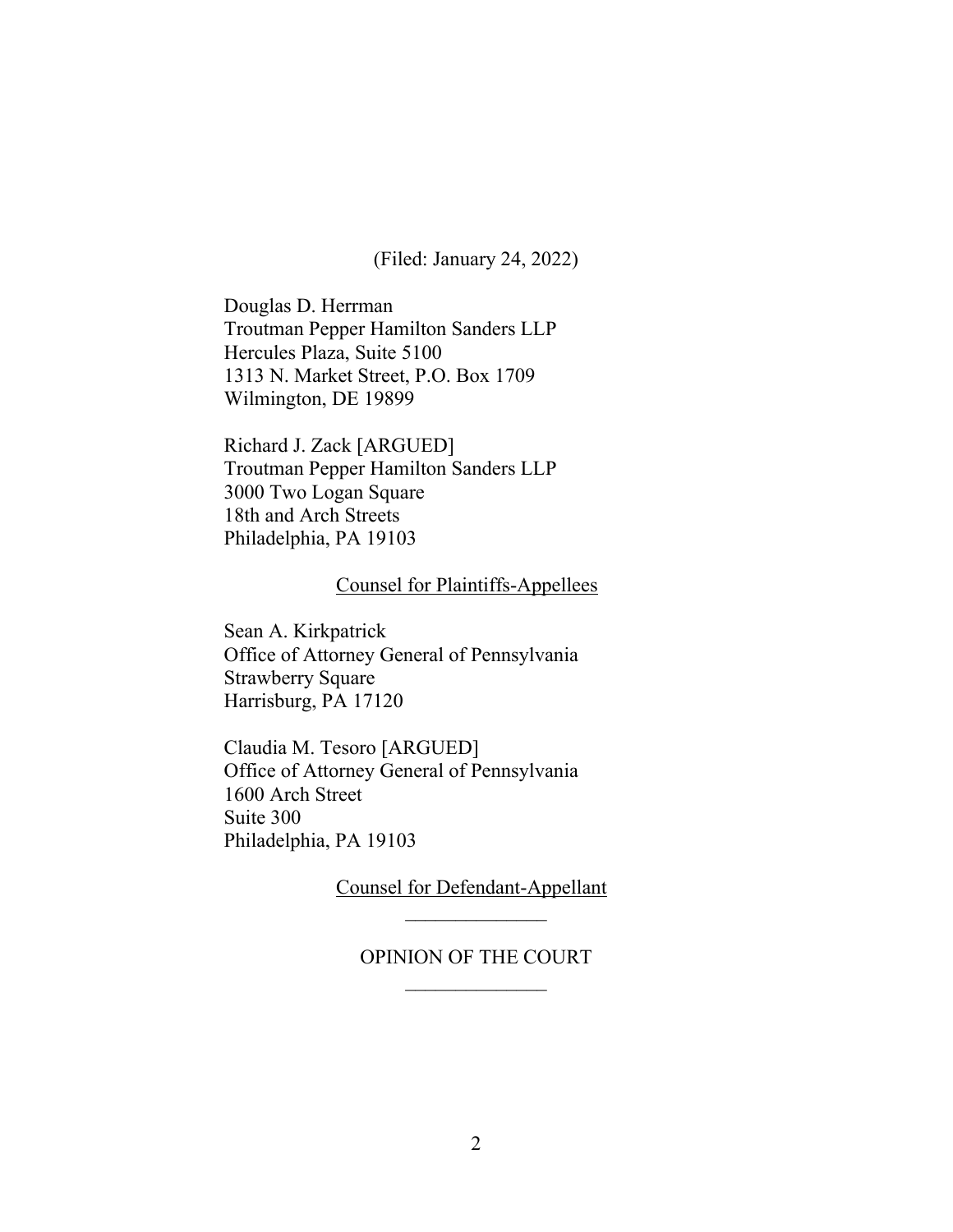### SHWARTZ, Circuit Judge.

In this case, we are required to determine whether applying Pennsylvania usury laws to an out-of-state lender violates the dormant Commerce Clause. We conclude that it does not.

I

### A

TitleMax Delaware, TitleMax Virginia, TitleMax Ohio, and TMX Finance Virginia (collectively "TitleMax") provide motor vehicle loans. When any customer, including a Pennsylvanian, seeks a loan from TitleMax, "[t]he entire loan process—from the application to the disbursement of funds takes place . . . at one of TitleMax's brick-and-mortar locations . . . . If a loan is approved and TitleMax is the lender, TitleMax and the borrower execute a loan agreement . . . and the borrower receives the loan proceeds," App. 19, in the form of "a check drawn on a bank outside of Pennsylvania," App. 96. The loan agreement sets forth an interest rate as high as 180% and terms to secure the loan.

Under the agreement, the borrower grants TitleMax a security interest in the vehicle. To perfect the lien, the borrower provides TitleMax with the vehicle identification number, license plate number, and title certificate number. TitleMax then records its lien on the motor vehicle with the appropriate state authority, such as the Pennsylvania Department of Transportation ("PennDOT").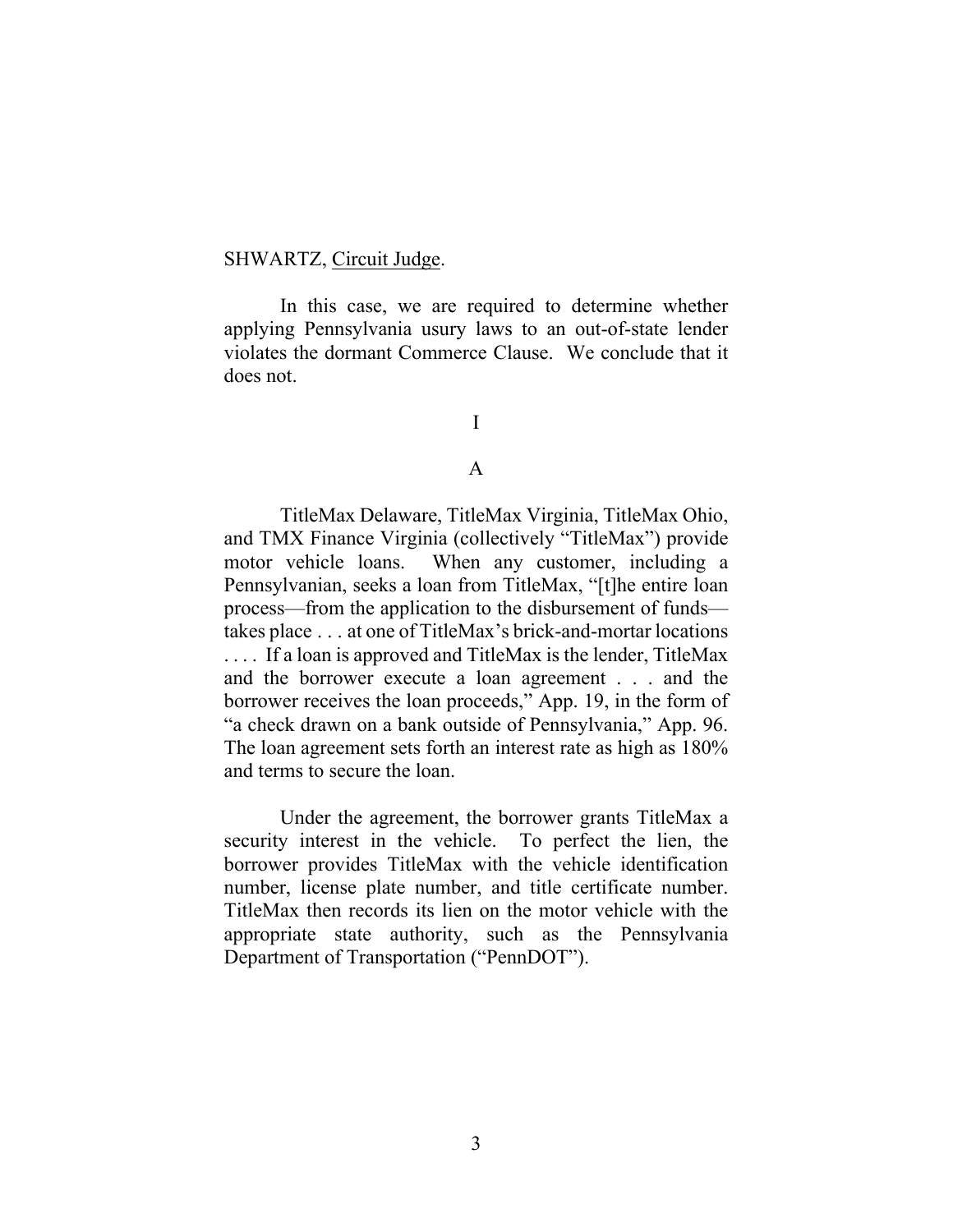In addition to perfecting the lien in the borrower's state, TitleMax conducts servicing activities there, such as collecting payments, sending "phone calls[] or text messages," and "repossess[ing vehicles]." App. 326, 337.Borrowers can make payments while physically present in their home state in a variety of ways, including mailing, calling TitleMax to use a debit card, or visiting a "local money transmitter . . . to have fees transmitted to a TitleMax location." App. 181, 339.

TitleMax does not dispute that, prior to 2017, it engaged in these activities with Pennsylvania residents and repossessed vehicles located in Pennsylvania when a Pennsylvania-resident borrower defaulted.

TitleMax does not have any offices, employees, agents, or brick-and-mortar stores in Pennsylvania and is not licensed as a lender in the Commonwealth. TitleMax claims that it has never used employees or agents to solicit Pennsylvania business, and it does not run television ads within Pennsylvania, but its advertisements may reach Pennsylvania residents.

B

Two statutes, the Consumer Discount Company Act ("CDCA"), 7 Pa. Stat.  $\S$  6201-6221, and the Loan Interest and Protection Law ("LIPL"), 41 Pa. Stat. §§ 101-605, address lending activity. For example, the CDCA provides that "no person shall . . . make[] loans or advance[] money on credit, in the amount or value of  $\dots$  [[\$25,000]] or less, and charge, collect, contract for or receive interest . . . which aggregate in excess of the interest that the lender would otherwise be permitted by law to charge." 7 Pa. Stat. § 6203(A). The LIPL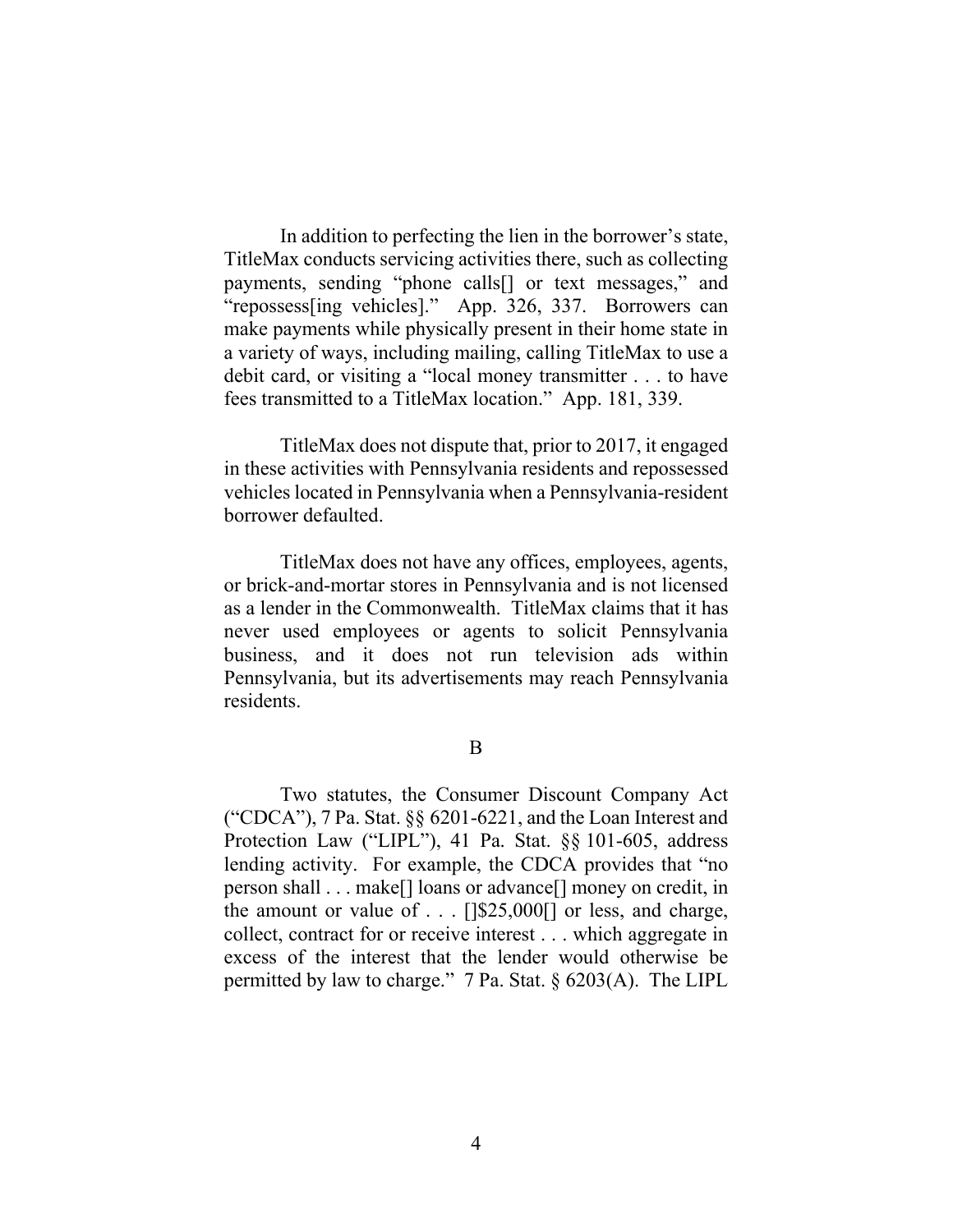sets forth a maximum interest rate of 6% for most loans below \$50,000. 41 Pa. Stat. § 201(a).

Pursuant to its authority to enforce these laws, Pennsylvania's Department of Banking and Securities (the "Department") issued a subpoena requesting documents regarding TitleMax's interactions with Pennsylvania residents. 7 Pa. Stat. § 6212, 41 Pa. Stat. § 506. The subpoena sought loan agreements between TitleMax and Pennsylvania consumers, information presented to Pennsylvania consumers through the mail or internet, solicitations or offerings circulated or aired in Pennsylvania, records of TitleMax employees who traveled to Pennsylvania, a list of vehicles repossessed in Pennsylvania, a record of complaints from Pennsylvania consumers, a record of invoices or bills sent to Pennsylvania consumers, and any electronic transfers of funds from Pennsylvania consumer bank accounts.<sup>1</sup>

TitleMax stopped making loans to Pennsylvania residents after receiving the subpoena and asserts that it has lost revenue as a result.

<sup>&</sup>lt;sup>1</sup> TitleMax claims it does not have the "technological capability to identify all TitleMax entities that provided loans and/or credit services to borrowers who resided in Pennsylvania at the time their loan was originated or the arrangement of their loan was facilitated," and thus "does not know the identity of all TitleMax entities that provided loans to Pennsylvania residents." App. 207.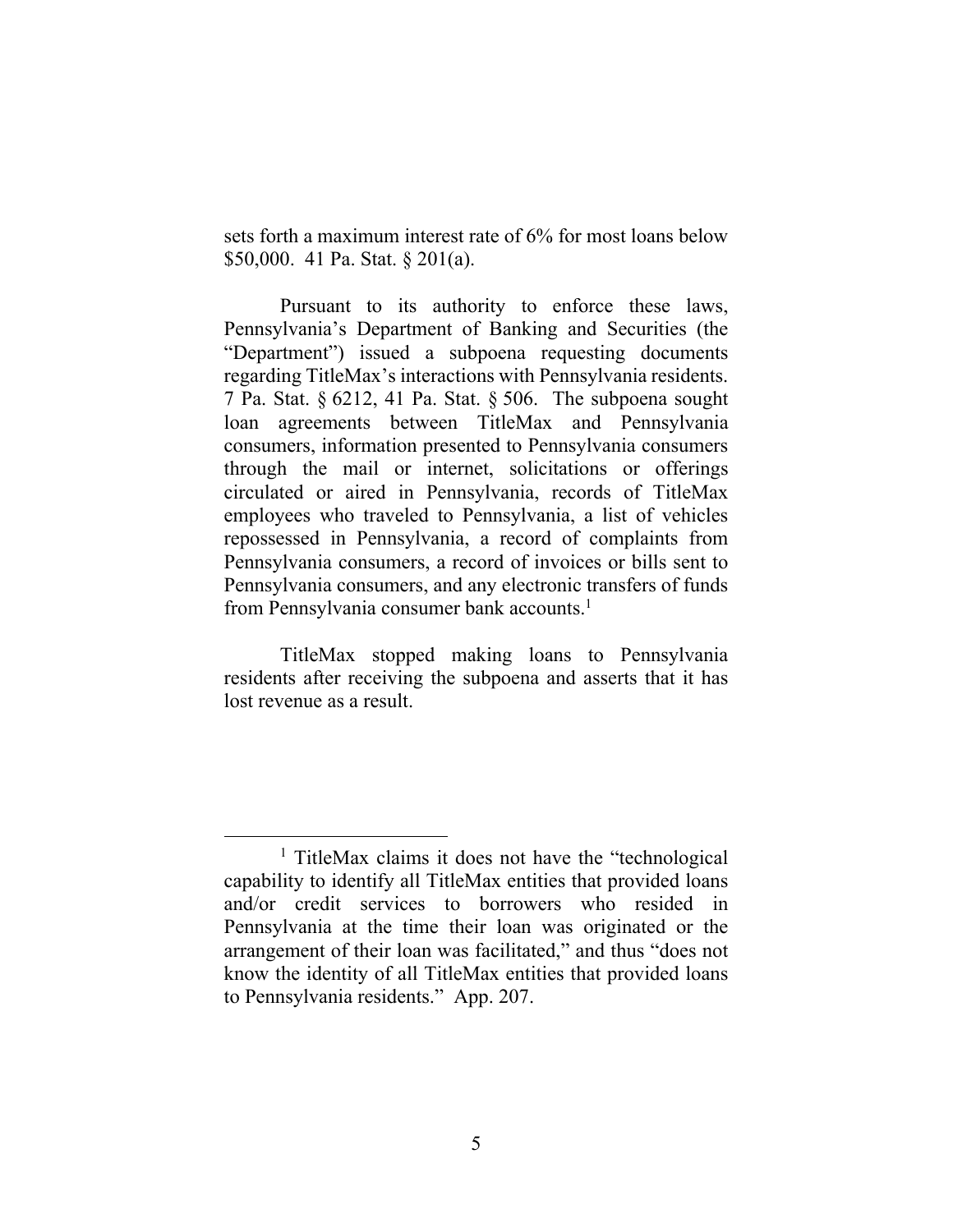TitleMax filed this action in the United States District Court for the District of Delaware, seeking injunctive and declaratory relief for, among other things, violations of the Commerce Clause. Separately, the Department filed a petition to enforce the subpoena in the Pennsylvania Commonwealth Court (the "Petition Action").2

In this action, the parties conducted discovery and filed cross-motions for summary judgment based on Younger abstention and the dormant Commerce Clause. The District Court granted TitleMax's motion and denied the Department's. The Court held that Younger abstention did not apply but found that, because TitleMax's loans are "completely made and executed outside Pennsylvania and inside TitleMax [brickand-mortar] locations in Delaware, Ohio, or Virginia," the Department's subpoena's effect is to apply Pennsylvania's usury laws extraterritorially in violation of the Commerce Clause. TitleMax of Del., Inc. v. Weissmann, 505 F. Supp. 3d 353, 357-60 (D. Del. 2020).

The Department appeals.

<sup>2</sup> TitleMax removed the Petition Action to the Middle District of Pennsylvania. Pa. Dep't of Banking and Sec. v. TitleMax of Del., Inc. et al., No. 1:17-cv-02112-JPW (M.D. Pa. Nov. 16, 2017), ECF No. 1. The District Court remanded the case for lack of subject matter jurisdiction. Id., ECF No. 49. The Petition Action remains pending.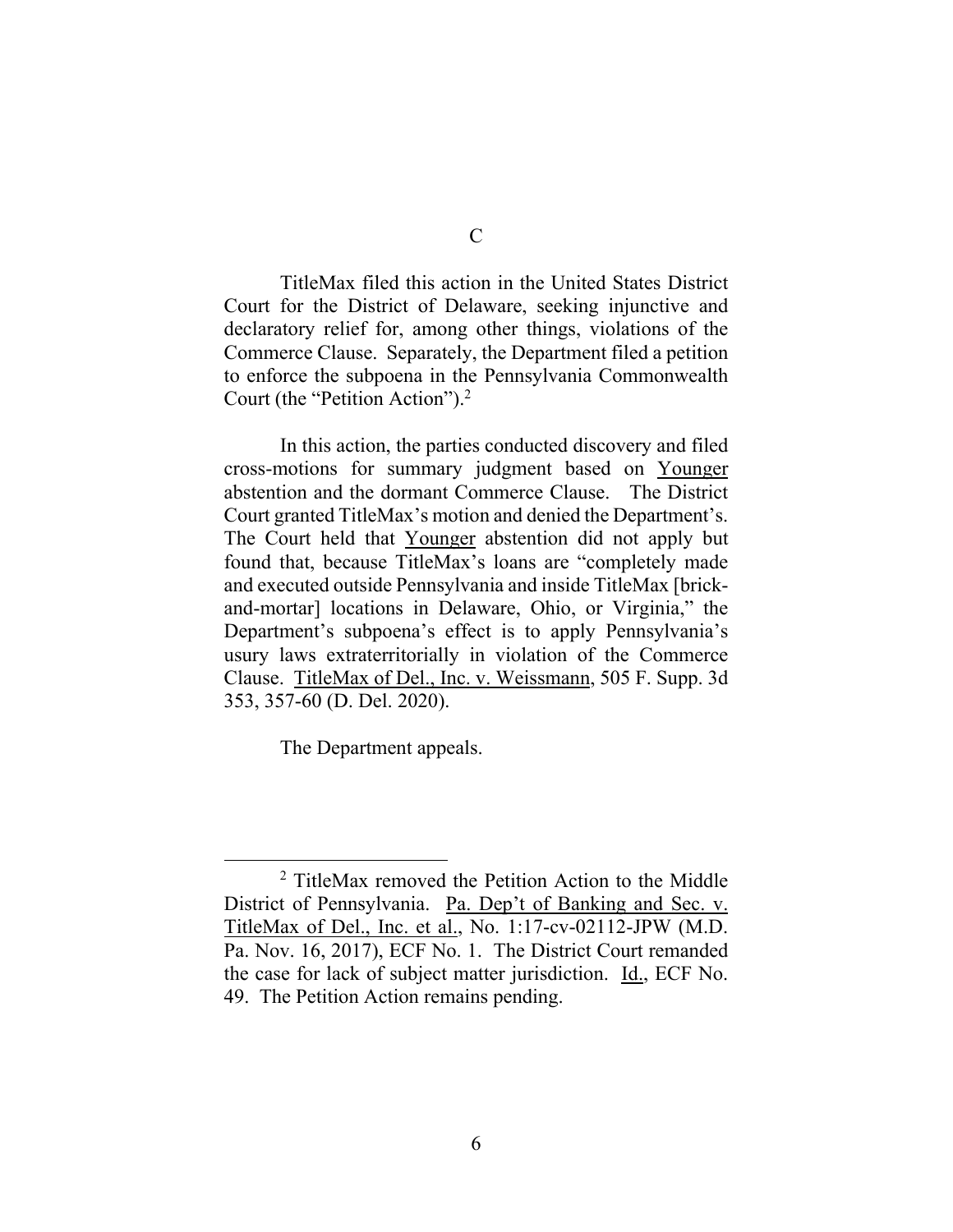We agree with the District Court that Younger abstention does not bar us from hearing this case but hold that applying4 the CDCA and LIPL to TitleMax's conduct does not violate the Commerce Clause.<sup>5</sup>

A

In general, federal courts are "obliged to decide cases within the scope of federal jurisdiction." Sprint Comme'ns,

<sup>4</sup> The parties agree that TitleMax's challenge to an investigation into a violation of Pennsylvania law is ripe.

<sup>5</sup> In its single-count Amended Complaint, TitleMax listed both the Commerce Clause and the Due Process Clause as grounds to enjoin the Department's investigation, but TitleMax did not rely on the Due Process Clause in its motion

<sup>3</sup> The District Court had jurisdiction under 28 U.S.C. §§ 1331 and 1343. We have jurisdiction under 28 U.S.C. § 1291. We review a district court's order granting summary judgment de novo, Mylan Inc. v. SmithKline Beecham Corp., 723 F.3d 413, 418 (3d Cir. 2013), and we view the facts and make all reasonable inferences in the non-movant's favor, Hugh v. Butler Cnty. Fam. YMCA, 418 F.3d 265, 267 (3d Cir. 2005). Summary judgment is appropriate where "there is no genuine dispute as to any material fact and the movant is entitled to judgment as a matter of law." Fed. R. Civ. P. 56(a). The moving party is entitled to judgment as a matter of law when the non-moving party fails to make "a sufficient showing on an essential element of her case with respect to which she has the burden of proof." Celotex Corp. v. Catrett, 477 U.S. 317, 323 (1986).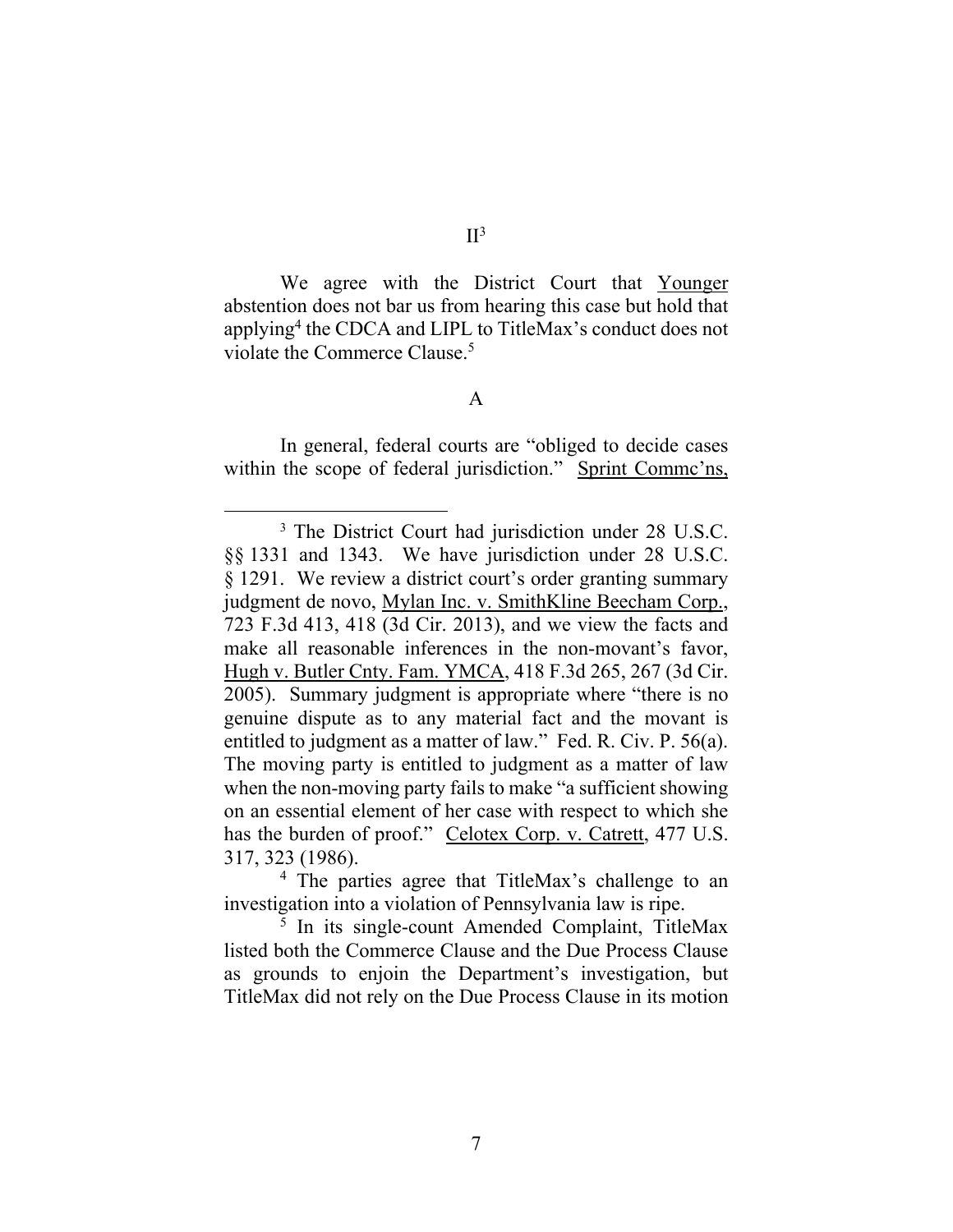Inc. v. Jacobs, 571 U.S. 69, 72 (2013). In certain limited circumstances, however, "the prospect of undue interference with state proceedings counsels against federal relief." Id. Under the Younger abstention doctrine, federal courts must refrain from interfering with three types of state proceedings. One of these is civil enforcement proceedings. Id. at 78.

A "civil enforcement proceeding" warrants Younger abstention where the proceeding is "akin to a criminal prosecution" in "important respects." Id. at 79 (citation omitted). To determine if a civil enforcement proceeding is quasi-criminal in nature, we consider whether (1) the action "was commenced by the state in its sovereign capacity," (2) the action was "initiated to sanction the federal plaintiff for some wrongful act," (3) there are "other similarities to criminal actions, such as a preliminary investigation that culminated with the filing of formal charges," and (4) "the State could have alternatively sought to enforce a parallel criminal statute." ACRA Turf Club, LLC v. Zanzuccki, 748 F.3d 127, 138 (3d Cir. 2014); see also Sprint, 571 U.S. at 79 ("Investigations are commonly involved.").

The Petition Action is not a "civil enforcement proceeding[]." Sprint, 571 U.S. at 73; ACRA Turf Club, 748 F.3d at 138. Although the Petition Action was commenced by the Department, a state agency, it was filed to enforce a

for summary judgment and mentioned due process only in a footnote in its brief before us. Thus, TitleMax has not preserved its due process claim. See Resol. Tr. Corp. v. Dunmar Corp., 43 F.3d 587, 599 (11th Cir. 1995) ("[G]rounds alleged in the complaint but not relied upon in summary judgment are deemed abandoned.").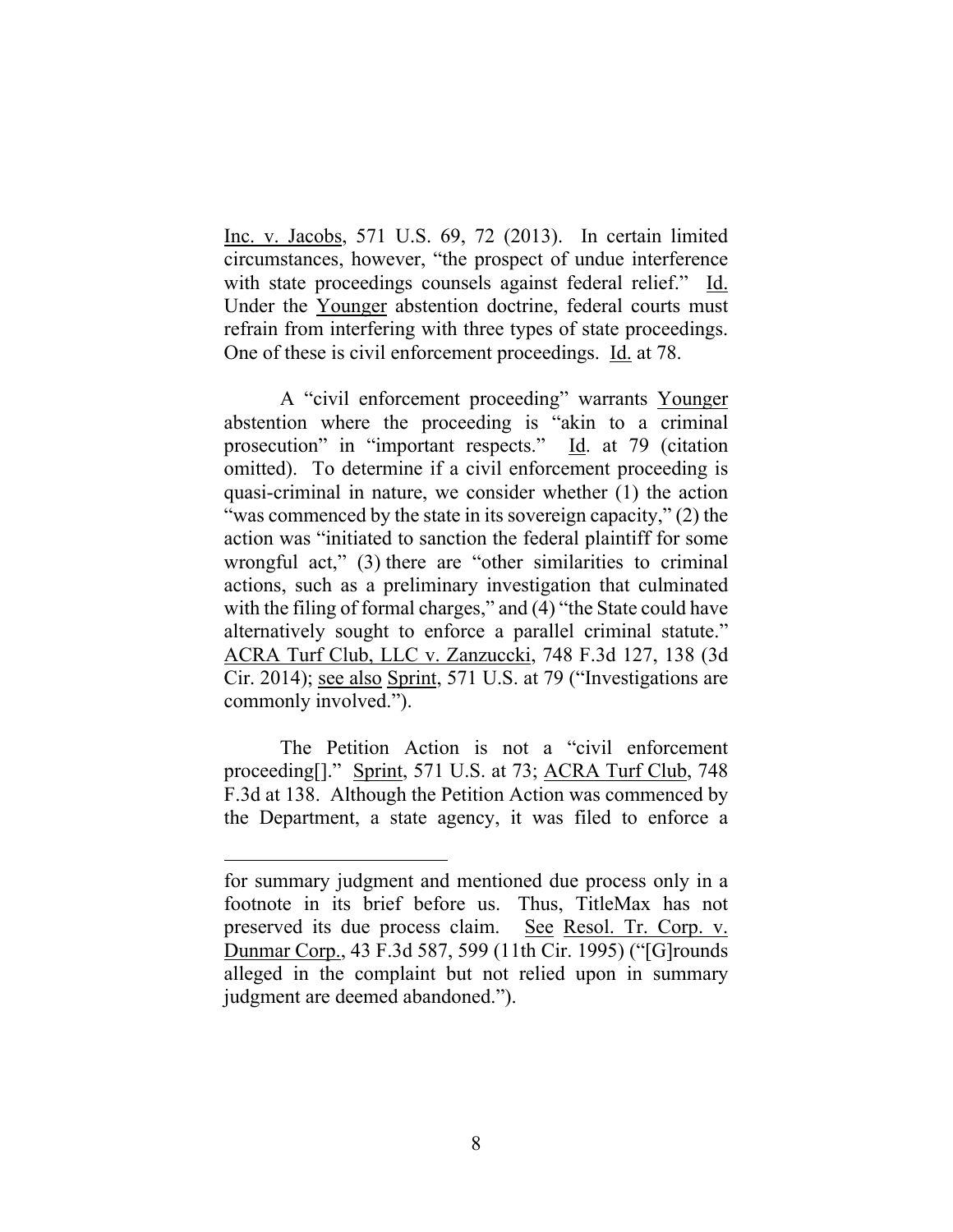subpoena, not to sanction TitleMax. See Pa. Dep't of Banking & Sec. v. TitleMax of Del., Inc., 1:17-cv-02112-JPW (M.D. Pa. Nov. 16, 2017), ECF No. 1-2 (Petition to Enforce an Investigative Subpoena and Enjoin Respondents), at 10 ("In the event that a person fails to comply with a subpoena for documents or testimony issued by the [D]epartment, the [D]epartment may request an order from the Commonwealth Court requiring the person to produce the requested information."), 13 (requesting relief of an "Order against [TitleMax] requiring them to provide the information or documents required by the investigative subpoena, to enjoin them from further refusing any future requests for information made by the department, and to require Respondents to pay costs associated with bringing this action and conducting this investigation"). While enforcement of the subpoena may require TitleMax to produce information, it is not "retributive in nature" or "imposed to punish . . . some wrongful act." ACRA Turf Club, 748 F.3d at 140 (citation and quotation marks omitted). Indeed, no activity has occurred in the Petition Action, and the threat of contempt of court for noncompliance with an order that the state court may enter in the future is insufficient to convert the Petition Action as it currently stands into a quasi-criminal case. See also Malhan v. Sec'y U.S. Dep't of State, 938 F.3d 453, 464 (3d Cir. 2019) (holding that an unfiled state proceeding cannot be part of an abstention analysis). Finally, while Pennsylvania has a parallel statute that make usury a crime, see, e.g., 18 Pa. Stat. § 4806.3 ("Whoever engages in criminal usury . . . is guilty of a felony"), the existence of that criminal statute does not outweigh the other facts that show that the Petition Action here is not quasicriminal.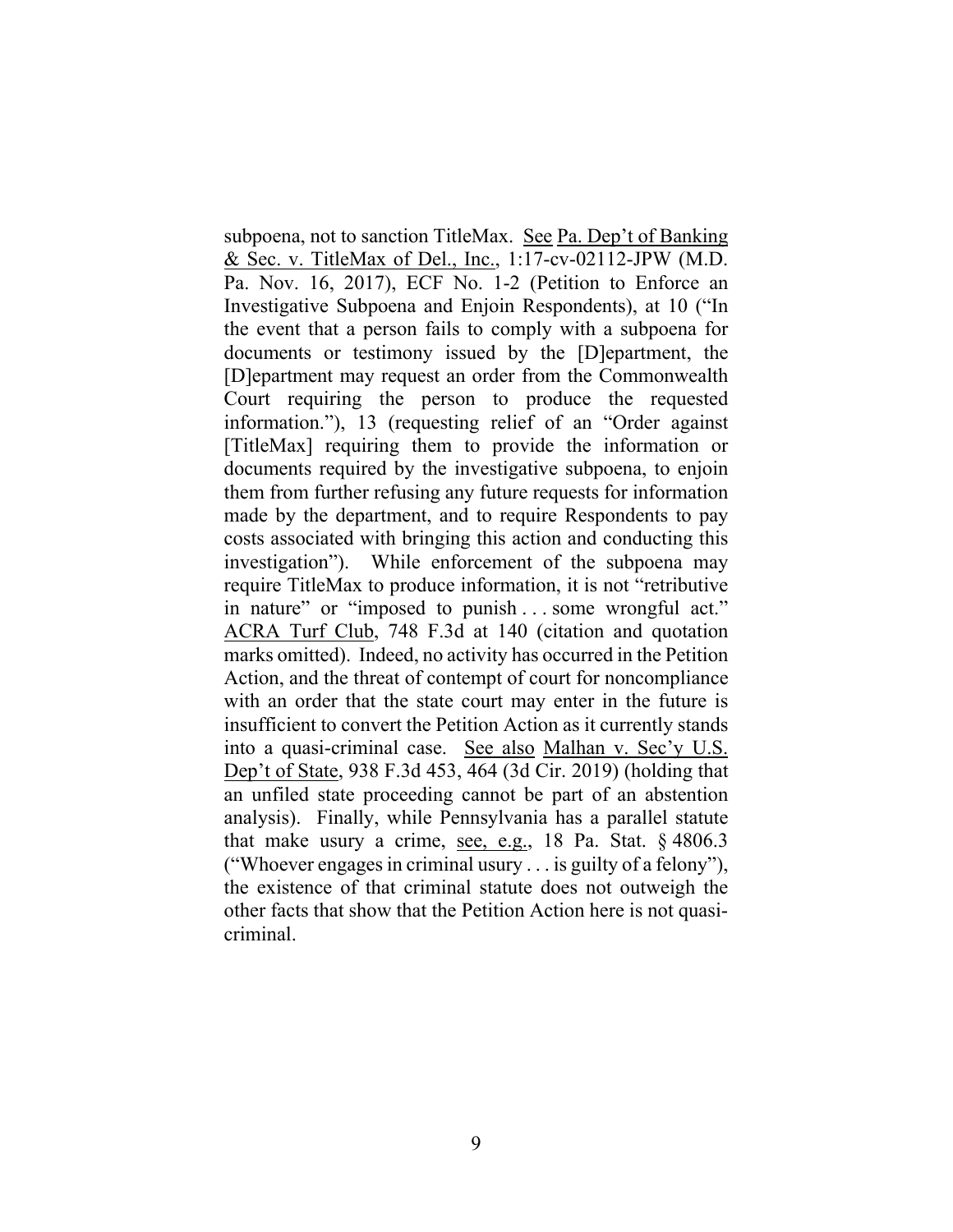Another type of case in which Younger abstention may apply is one that furthers the state court's ability to perform its judicial function. Sprint, 571 U.S. at 78. The Department relies on Juidice v. Vail, 430 U.S. 327 (1977), to argue that the threat of contempt for noncompliance with the subpoena invokes a unique judicial function. In Juidice, the Supreme Court held that federal-court interference with a state's contempt process is "an offense to the State's interest . . . likely to be every bit as great as it would be were this a criminal proceeding." Id. at 336 (citing Huffman v. Pursue, Ltd., 420 U.S. 592, 604 (1975)). There, however, the defendant was held in contempt for failing to comply with a subpoena for a deposition. In contrast, the Petition Action presents only a possibility of contempt, akin to any other case where courts issue orders and a party's noncompliance can lead to contempt. The Commonwealth Court has neither issued orders enforcing the subpoena nor made contempt findings. Id. at 329-30. There is thus no judicial contempt process with which this federal case can interfere. See Malhan, 938 F.3d at 464-65 (noting that Juidice only required abstention because the state courts had issued contempt orders at the time the federal lawsuit was commenced and holding that, because a garnishment order against the plaintiff was vacated a year earlier, the purported judicial action was not "wait[ing] to be entered" as required for abstention).

Thus, Younger abstention does not bar us from reaching the merits of this case.6

<sup>&</sup>lt;sup>6</sup> The third category of cases to which Younger may apply is state criminal prosecutions, Sprint, 571 U.S. at 78, but the Petition Action is not a criminal prosecution.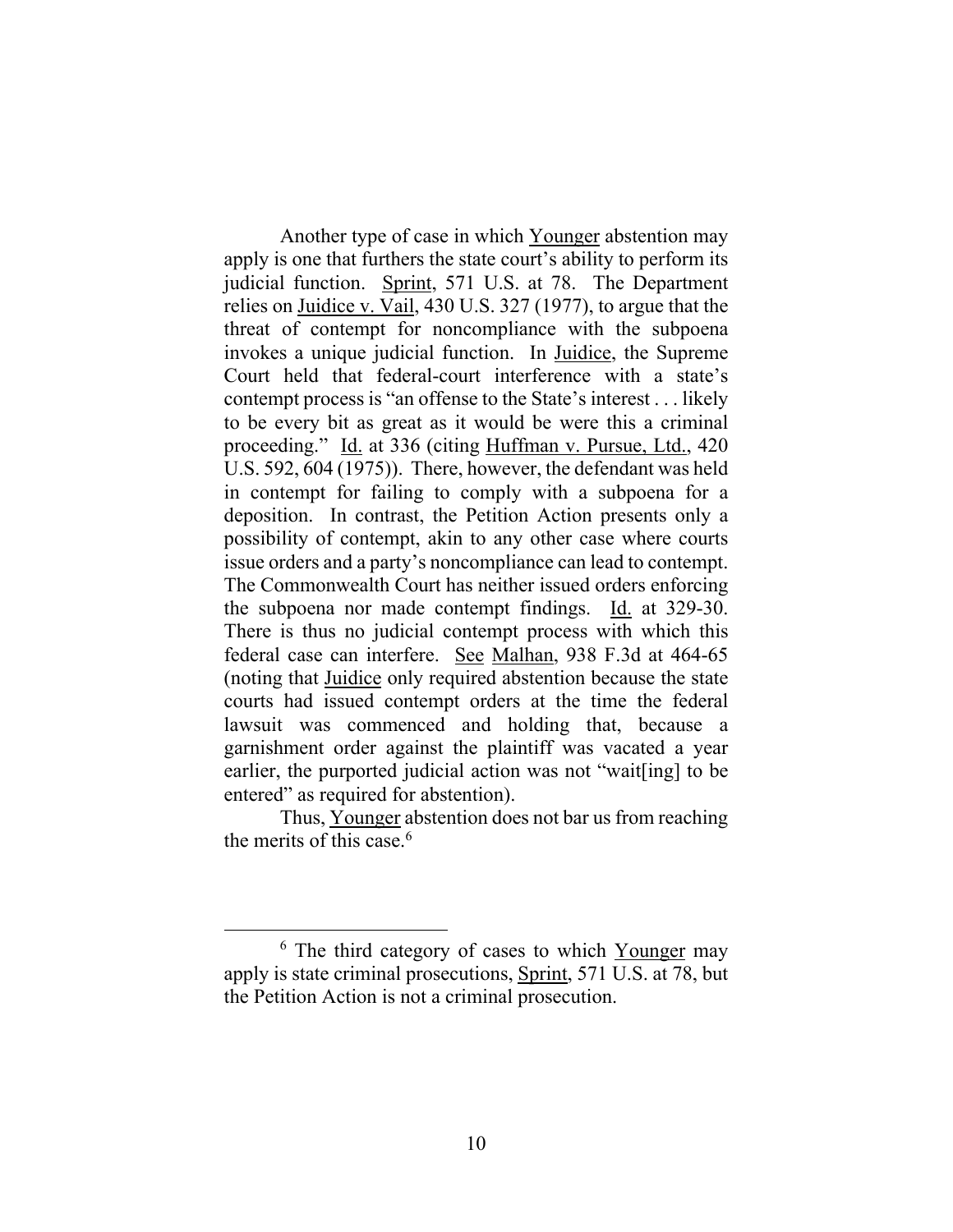The Commerce Clause provides that "Congress shall have Power . . . To regulate Commerce . . . among the several States." U.S. Const., art. I, § 8, cl. 3. This affirmative grant of authority to Congress "also encompasses an implicit or 'dormant' limitation on the authority of the States to enact legislation affecting interstate commerce." Instructional Sys., Inc. v. Comput. Curriculum Corp., 35 F.3d 813, 823 (3d Cir. 1994) (citing Healy v. Beer Inst., 491 U.S. 324, 326 n.1 (1989)). When evaluating whether a state statute violates the Commerce Clause, we examine the statute's effect on interstate commerce. Brown-Forman Distillers Corp. v. N.Y. State Liquor Auth., 476 U.S. 573, 579 (1986). For example,

> [w]hen a state statute directly regulates or discriminates against interstate commerce, or when its effect is to favor in-state economic interests over out-of-state interests, we have generally struck down the statute without further inquiry. When, however, a statute only has indirect effects on interstate commerce and regulates evenhandedly, we have examined whether the State's interest is legitimate and whether the burden on interstate commerce clearly exceeds the local benefits.

Instructional Sys., 35 F.3d at 824 (quoting Brown-Forman, 476 U.S. at 579). One way a challenged statute can "directly regulate" interstate commerce is if the statute has "extraterritorial effects that adversely affect economic production (and hence interstate commerce) in other states." Cloverland-Green Spring Dairies, Inc. v. Pa. Milk Mktg. Bd.,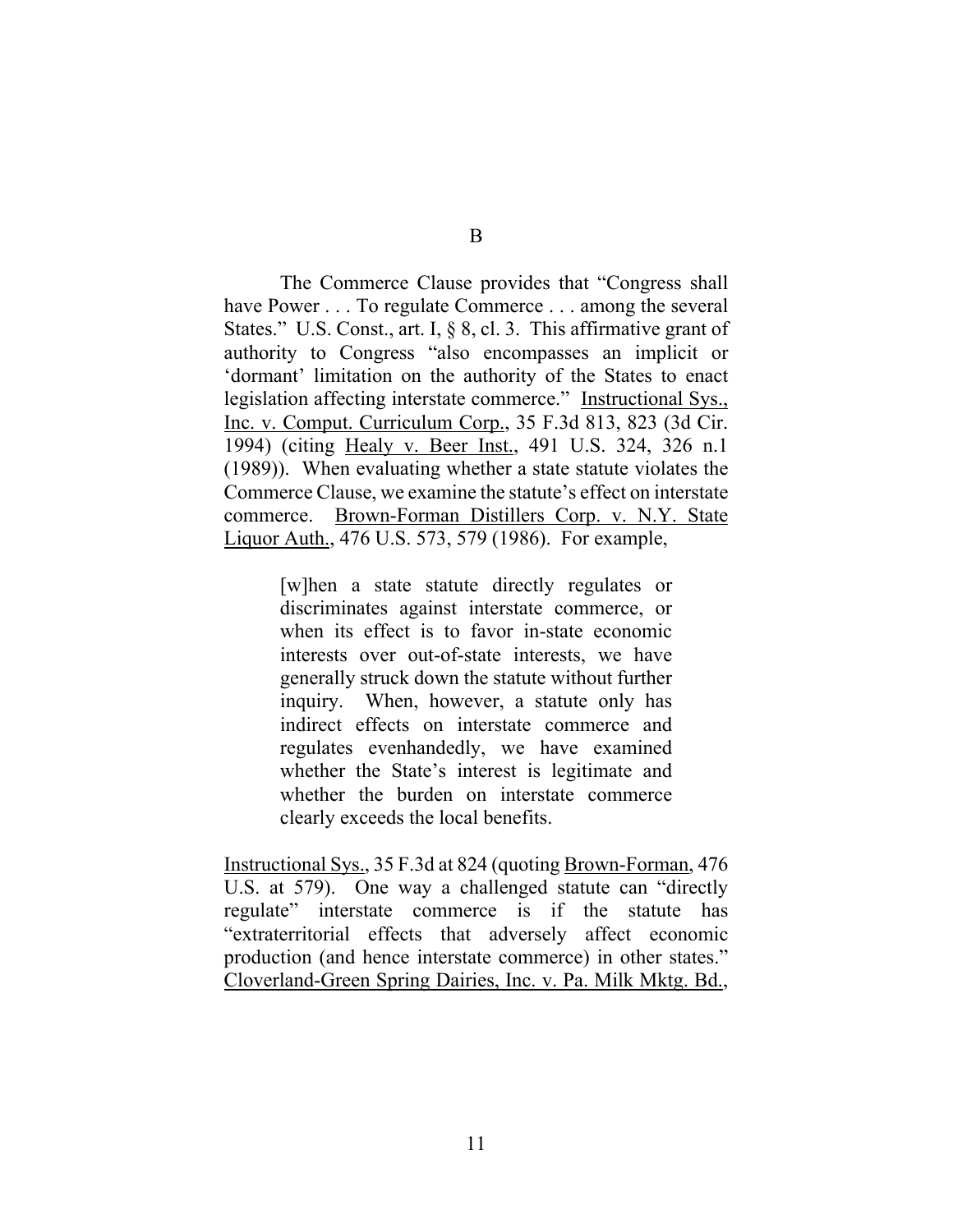462 F.3d 249, 261-62 (3d Cir. 2006). A state law that directly controls commerce wholly outside its borders violates the dormant Commerce Clause, regardless of whether the state legislature intended for the statute to do so. Healy, 491 U.S. at 336.<sup>7</sup> If the state statute does not have such extraterritorial reach or discriminate against out-of-staters, then it will be upheld unless the burden on interstate commerce is "clearly excessive in relation to the putative local benefits." Pike v. Bruce Church, Inc., 397 U.S. 137, 142 (1970). This examination is sometimes referred to as Pike balancing.

We thus follow a two-step approach in analyzing TitleMax's Commerce Clause claim here. Initially, we address the "territorial scope of the transaction that [Pennsylvania] has attempted to regulate"<sup>8</sup> and whether such transactions occur

<sup>8</sup> By issuing the subpoena, the Department is thus asserting that its usury laws may apply to TitleMax's conduct.

<sup>&</sup>lt;sup>7</sup> TitleMax argues that "[w]here the extraterritoriality doctrine has been invoked . . . discrimination does not matter and is not an element of the claim," and that therefore "the Pike balancing test and related principles are . . . not relevant." Appellees' Br. at 38 n.14.This argument misunderstands the necessary analysis. Extraterritorial effect does not automatically trigger special examination. Indeed, some extraterritorial effect must be tolerated because, by analogy, courts routinely decide choice-of-law questions for contracts that cover multiple states, and there is "nothing untoward about applying one state's law" to "activities outside [that] state." See Instructional Sys., 35 F.3d at 825 ("[I]t is inevitable that a state's laws, whether statutory or common law, will have extraterritorial effects.").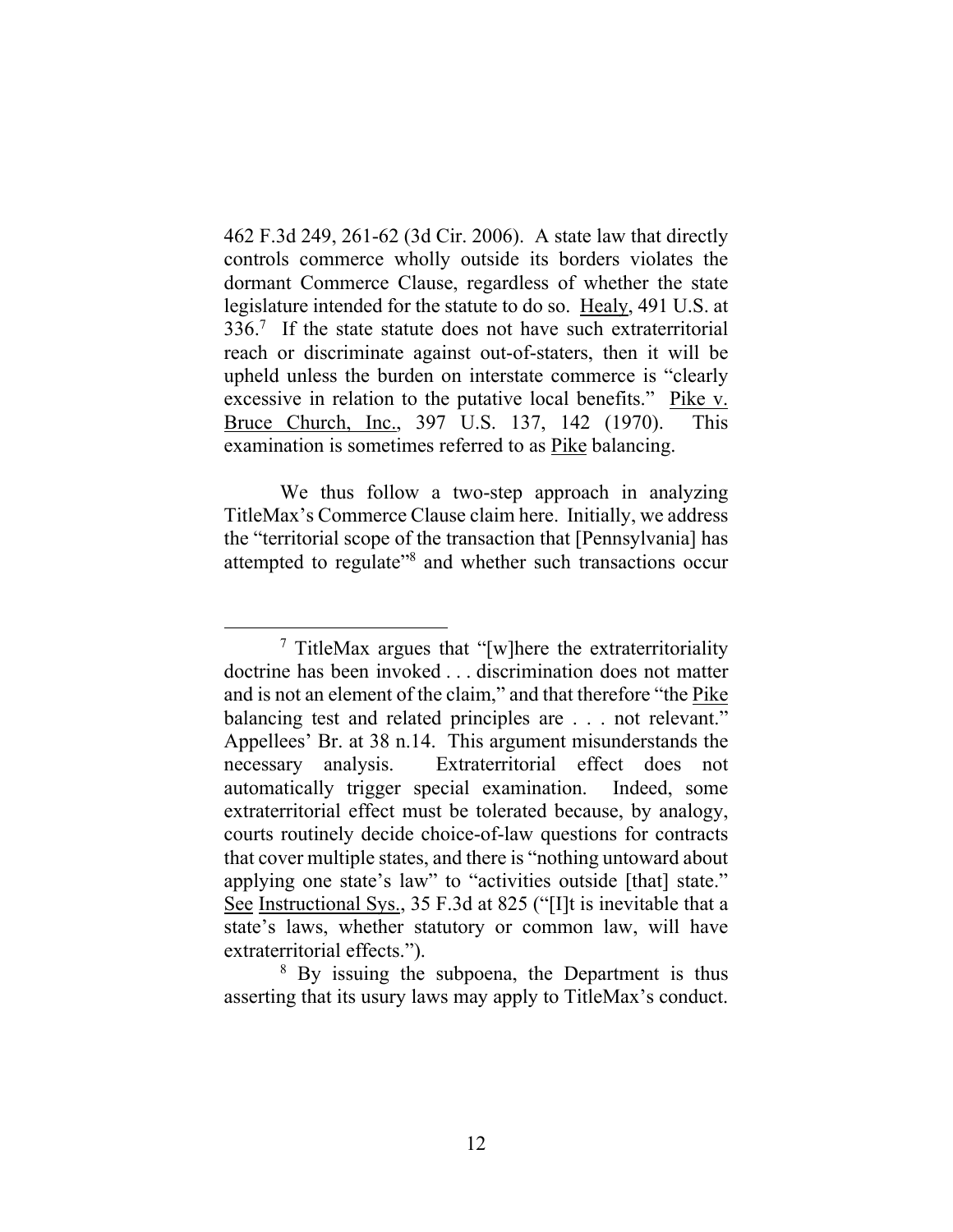"wholly outside" the state. A.S. Goldmen & Co., Inc. v. N.J. Bureau of Sec., 163 F.3d 780, 786 (3d Cir. 1999). If the transactions do not occur wholly outside of Pennsylvania, then "we determine whether the [regulation] is invalid under the [Pike] balancing test." Am. Exp. Travel Related Servs., Inc. v. Sidamon-Eristoff, 669 F.3d 359, 372 (3d Cir. 2012).

1

 The CDCA regulates loans and collection activity. 7 Pa. Stat. § 6213(A). TitleMax's transactions with Pennsylvanians involve both loans and collection, and these activities do not occur "wholly outside" of Pennsylvania. TitleMax's transactions involve more than a simple conveyance of money<sup>9</sup> at a brick-and-mortar store in a location beyond Pennsylvania's border. Rather, the loan creates a creditor-debtor relationship

We therefore examine whether applying Pennsylvania's usury laws to TitleMax's conduct violates the Commerce Clause.

<sup>&</sup>lt;sup>9</sup> Moreover, even if TitleMax's transactions were understood to be limited to the "origination" of the loan, our precedent makes clear that contracts between a Pennsylvanian and an out-of-stater do not occur "wholly outside" Pennsylvania. In A.S. Goldmen, we noted that conceptions of the territorial scope of contracts have evolved over time. Under the "traditional" approach, a contract is "made" in the state where the offer is accepted. 163 F.3d at 786-87. Under the "modern" approach, contracts formed between citizens in different states "implicate the regulatory interests of both states." Id. Here, TitleMax extended credit to Pennsylvanians and, under the modern view, it does not matter that the consumers would have been physically outside of Pennsylvania when the transaction was initiated.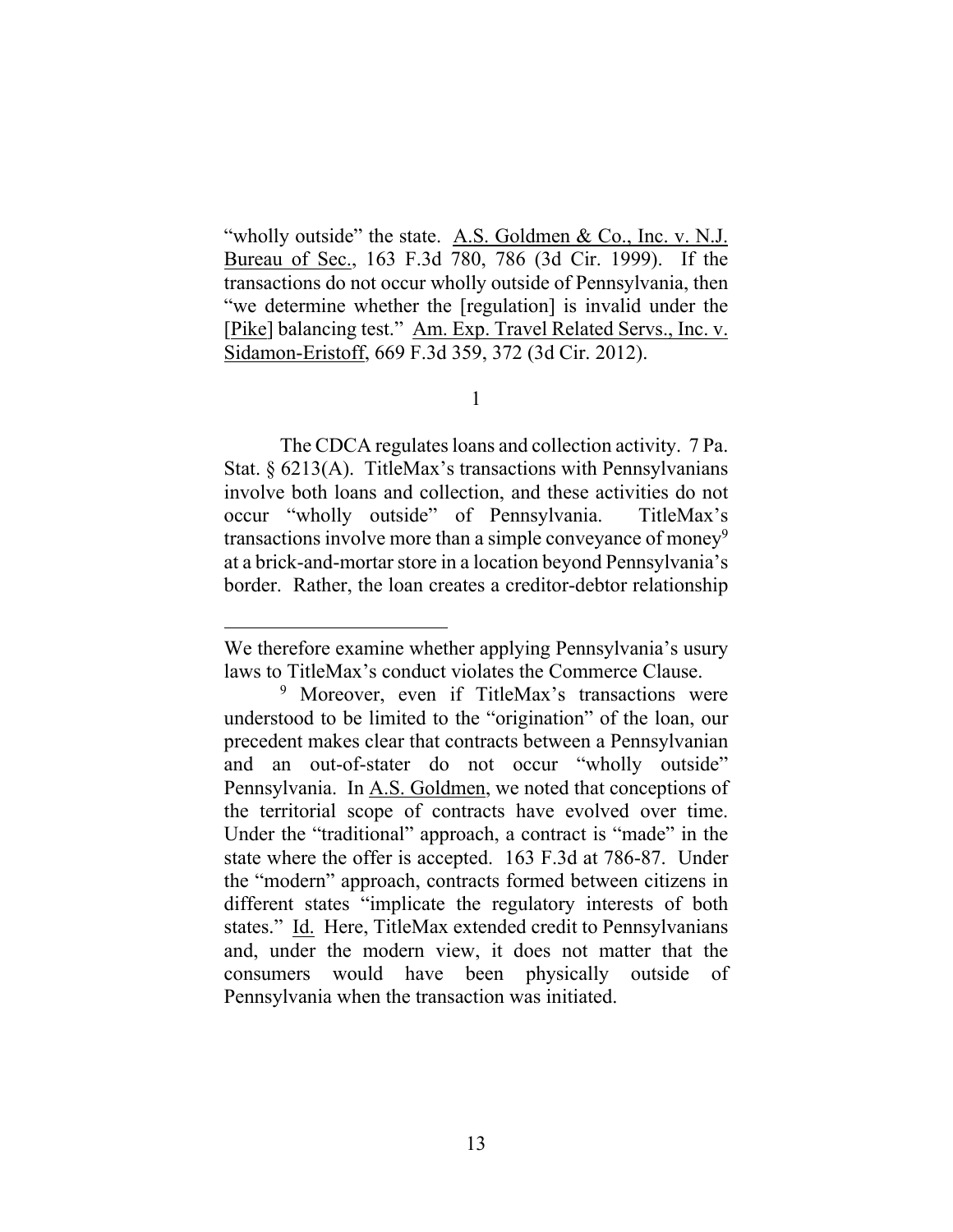that imposes obligations on both the borrower and lender until the debt is fully paid. For instance, Pennsylvanians with TitleMax loans made payments to TitleMax while physically present in the state. See Quik Payday, Inc. v. Stork, 549 F.3d 1302, 1308 (10th Cir. 2008) (holding that a loan transaction is not "wholly extraterritorial" and thus not problematic under the dormant Commerce Clause where the "transfer of loan funds to the borrower would naturally be to a bank in [the consumer's state]"). In addition, TitleMax's loan agreements grant TitleMax "a security interest in the Motor Vehicle," which in the case of a Pennsylvania borrower is a Pennsylvaniaregistered automobile. App. 567-68.TitleMax records these liens with PennDOT and may repossess the vehicle if the consumer defaults on his loan. Thus, by extending loans to Pennsylvanians, TitleMax takes an interest in property located and operated in Pennsylvania.

These aspects of loan servicing make TitleMax's conduct different from that in the Healy line of cases, which largely involved transactions in goods that ended at the point of sale. See, e.g., Healy, 491 U.S. at 327 (price of beer); Baldwin v. G.A.F. Seelig, Inc., 294 U.S. 511, 519-20 (1935) (price of milk for producers); see also Pharm. Rschs. & Mfrs. of Am. v. Walsh, 538 U.S. 644, 669 (2003) (noting the extraterritoriality rule in Healy is "not applicable" to cases where a statute does not tie prices of in-state products to outof-state prices).<sup>10</sup> Unlike the sale of a good, a TitleMax loan

<sup>10</sup> For this reason, the authorities TitleMax relies upon are inapt. See Dean Foods Co. v. Brancel, 187 F.3d 609, 620 (7th Cir. 1999) (volume premiums on milk); Legato Vapors, LLC v. Cook, 847 F.3d 825 (7th Cir. 2017) (construction and maintenance of manufacturing facilities); Carolina Trucks &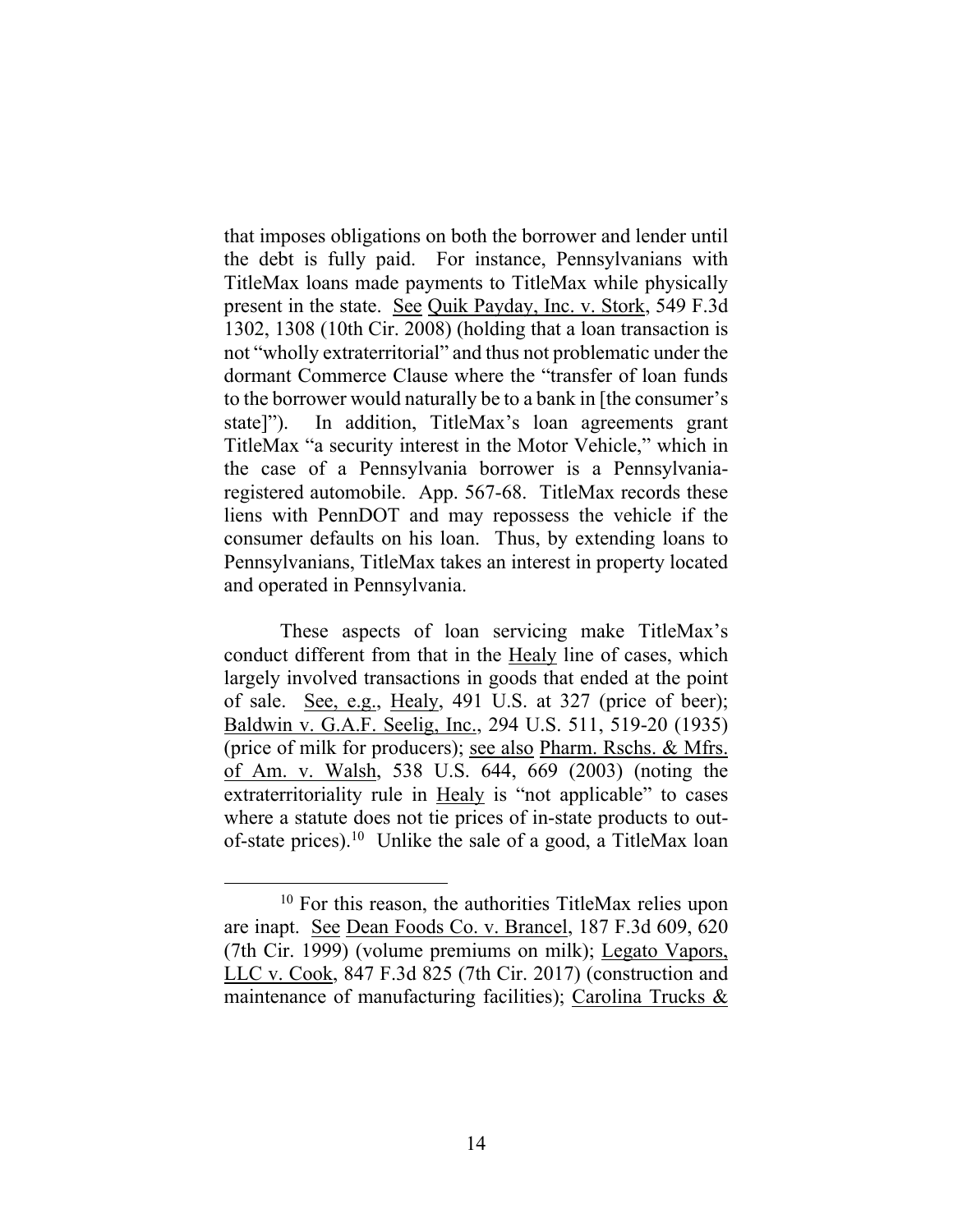has a longer lifespan: it involves later payments and permits a physical taking (repossession) from inside another state. Because TitleMax both receives payment from within Pennsylvania and maintains a security interest in vehicles located in Pennsylvania that it can act upon, its conduct is not "wholly outside" of Pennsylvania.<sup>11</sup>

Equip., Inc. v. Volvo Trucks of N. Am., Inc., 492 F.3d 484 (4th Cir. 2007) (sales by truck dealers); Ass'n for Accessible Med. v. Frosh, 887 F.3d 664 (4th Cir. 2018) (price of prescription drugs); Sam Francis Found. v. Christies, Inc., 784 F.3d 1320 (9th Cir. 2015) (terms and conditions of artwork sales).

<sup>&</sup>lt;sup>11</sup> A lack of "physical presence" in a state is not dispositive under a Commerce Clause analysis. See South Dakota v. Wayfair, Inc., 138 S. Ct. 2080, 2095, 2099 (2018). In Wayfair, the Supreme Court rejected the "physical presence" rule from Quill Corp. v. North Dakota, 504 U.S. 298 (1992), which held that States could not require businesses without a physical presence in their state to collect its sales tax and that mere shipment of goods into a consumer's state was insufficient for "presence." 138 S. Ct. at 2099. The Wayfair Court held that the Quill rule was incorrect and unworkable because "[m]odern e-commerce" facilitates closer connections between consumers and businesses regardless of physical presence or proximity. **Id.** at 2095. The Court explained that "a company with a website accessible in South Dakota may be said to have a physical presence in the [customer's] State via the customers' computers." Id. Applying the same reasoning here, the fact that TitleMax operates no brick-and-mortar stores in Pennsylvania does not close TitleMax off from Pennsylvania consumers. On the contrary, TitleMax's advertisements, through its website and through third-parties, reach customers in Pennsylvania and TitleMax informs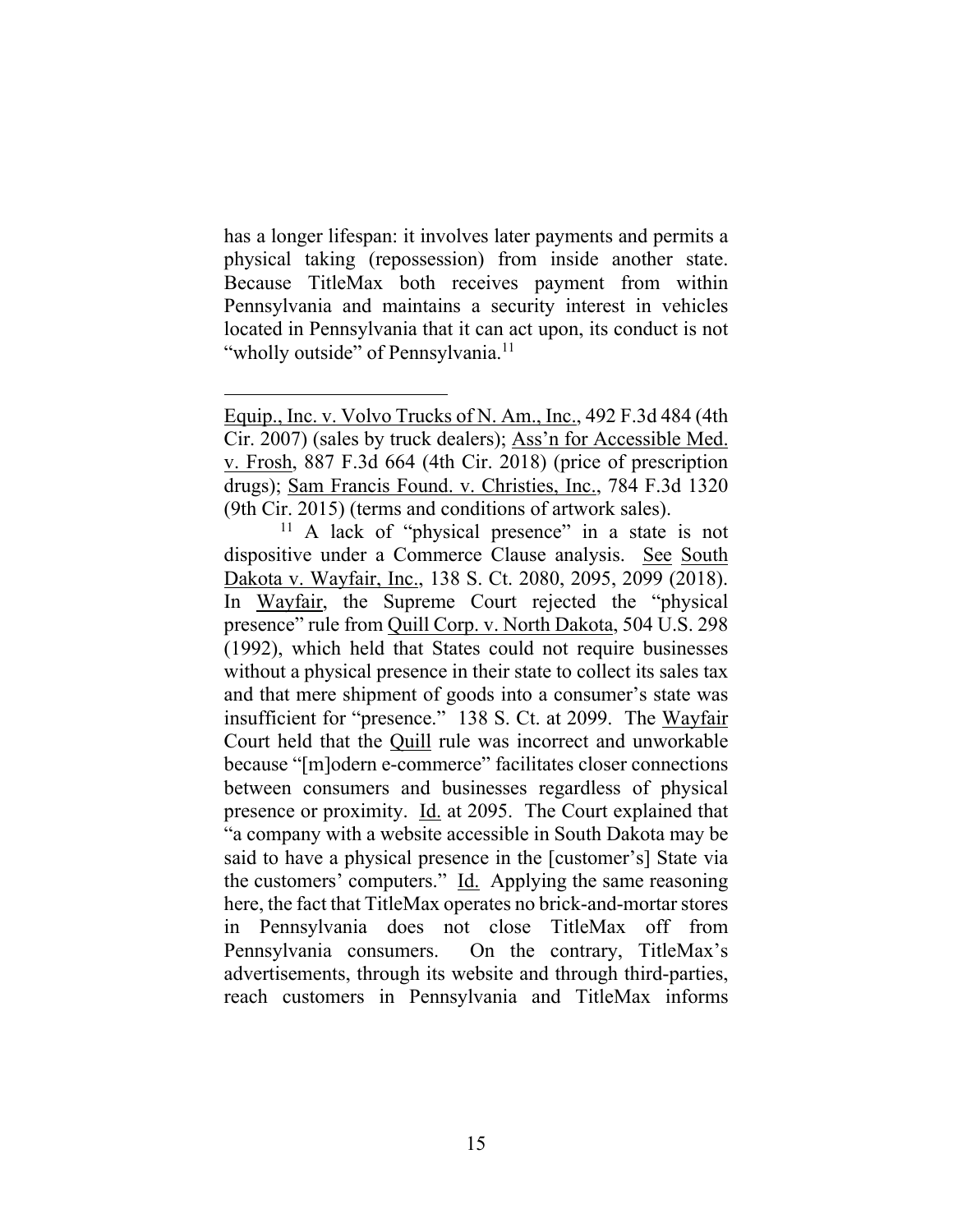For these reasons, applying the Pennsylvania statutes to TitleMax does not violate the extraterritoriality principle.

Pennsylvania callers that they need to "come into the store to further discuss anything as far as the loan products," not that they cannot do business with them, App. 174. Indeed, their business relationship continues after the Pennsylvanian leaves the store and returns to Pennsylvania.

As a result, Midwest Title Loans, Inc. v. Mills, 593 F.3d 660 (7th Cir. 2010), on which the District Court relied in finding TitleMax's conduct was "wholly outside" Pennsylvania, is unpersuasive. Midwest relied in part on the reasoning of Quill, see, e.g., 593 F.3d at 668 ("[Quill] is an example of extraterritorial regulation held to violate the [C]ommerce [C]lause even though the entity sought to be regulated received substantial benefits from the regulating state, just as Indiana's regulation of Illinois lenders furthers a local interest—the protection of gullible or necessitous borrowers"), which is no longer good law. Aside from the "physical presence" rule in Quill, Midwest's primary authority was Healy, see 593 F.3d at 666, which involved a price affirmation statute, not a statute regulating loans and continuing obligations to pay. Moreover, Midwest took a narrower view of the loan transaction than our Circuit has taken. Cf. Aldens, Inc. v. Packel, 524 F.2d 38, 45 (3d Cir. 1975) (holding that a Chicago mail-order business's credit transactions with Pennsylvanians were subject to Pennsylvania's Goods and Services Installment Act because the burden on interstate commerce from regulating interest rates—the "time-price differential"—does not depend on "the happenstance of respective locations of buyer and seller". Thus, its analysis does not govern.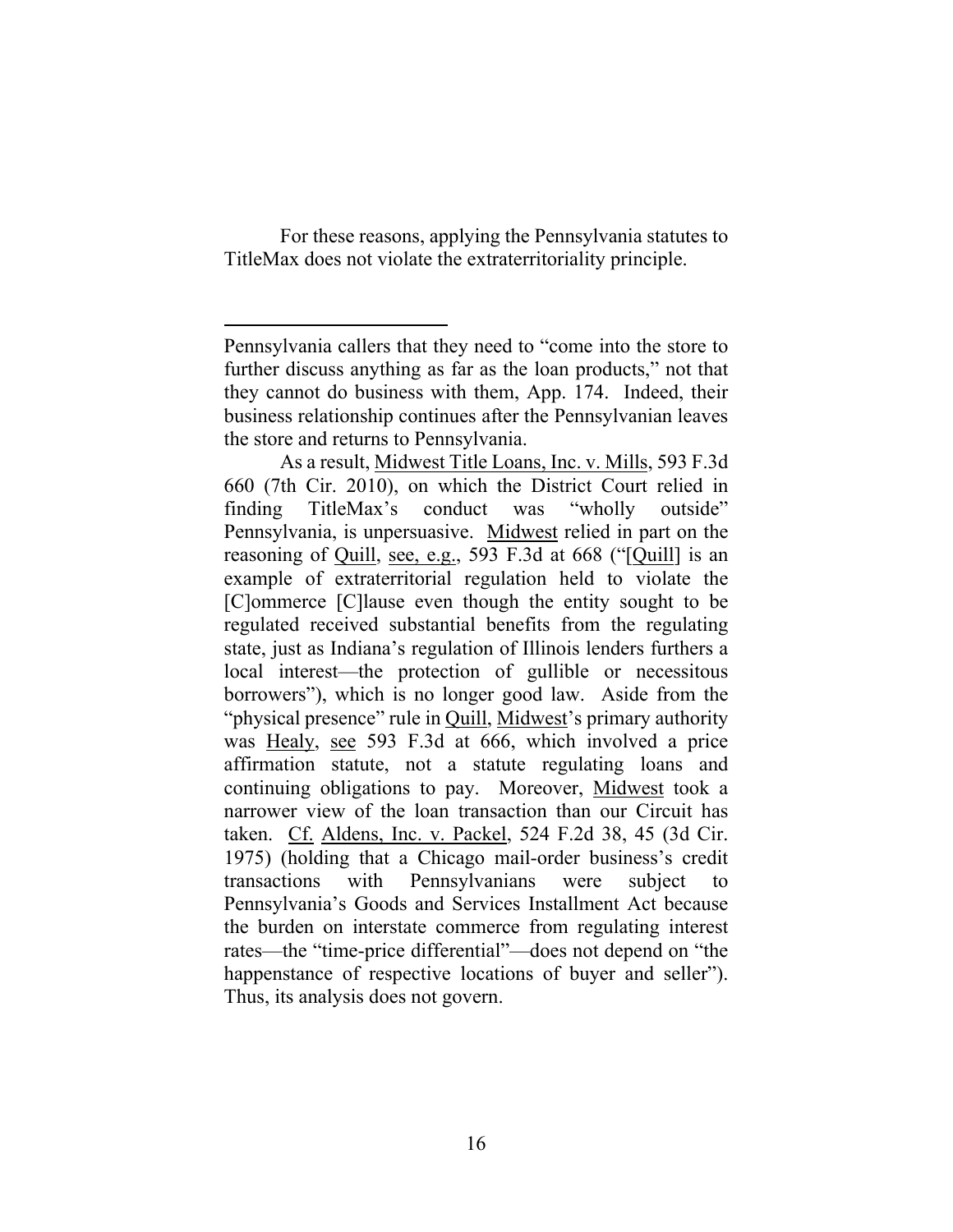2

 Having determined that TitleMax's conduct does not occur wholly outside of Pennsylvania, we must determine "whether the burdens [from the state law being applied] on interstate commerce substantially outweigh[] the putative local benefits." Cloverland-Green, 462 F.3d at 258; see also Pike, 397 U.S. at 142 (holding that where a statute addresses "a legitimate local public interest, and its effects on interstate commerce are only incidental, it will be upheld unless the burden imposed on such commerce is clearly excessive in relation to the putative local benefits"). The only burdens to be considered in the balancing test are those that "discriminate against interstate commerce."12 Old Bridge Chems., Inc. v. N.J. Dep't of Env't Prot., 965 F.2d 1287, 1295 (3d Cir. 1992).

On the interstate commerce burdens side, application of Pennsylvania's usury laws to transactions with Pennsylvanians puts TitleMax in no different position than an in-state lender. See Instructional Sys., 35 F.3d at 826-27 ("[W]here the burden on out-of-state interests rises no higher than that placed on competing in-state interests, it is a burden on commerce rather than a burden on interstate commerce." (emphasis in original)). While it may be true that TitleMax could be subject to different interest rate caps depending on the borrower's state of residence, this result is not a "clearly excessive" burden on

<sup>&</sup>lt;sup>12</sup> "If a legitimate local purpose is found, then the question becomes one of degree. And the extent of the burden that will be tolerated will of course depend on the nature of the local interest involved, and on whether it could be promoted as well with a lesser impact on interstate activities." Pike, 397 U.S. at 142.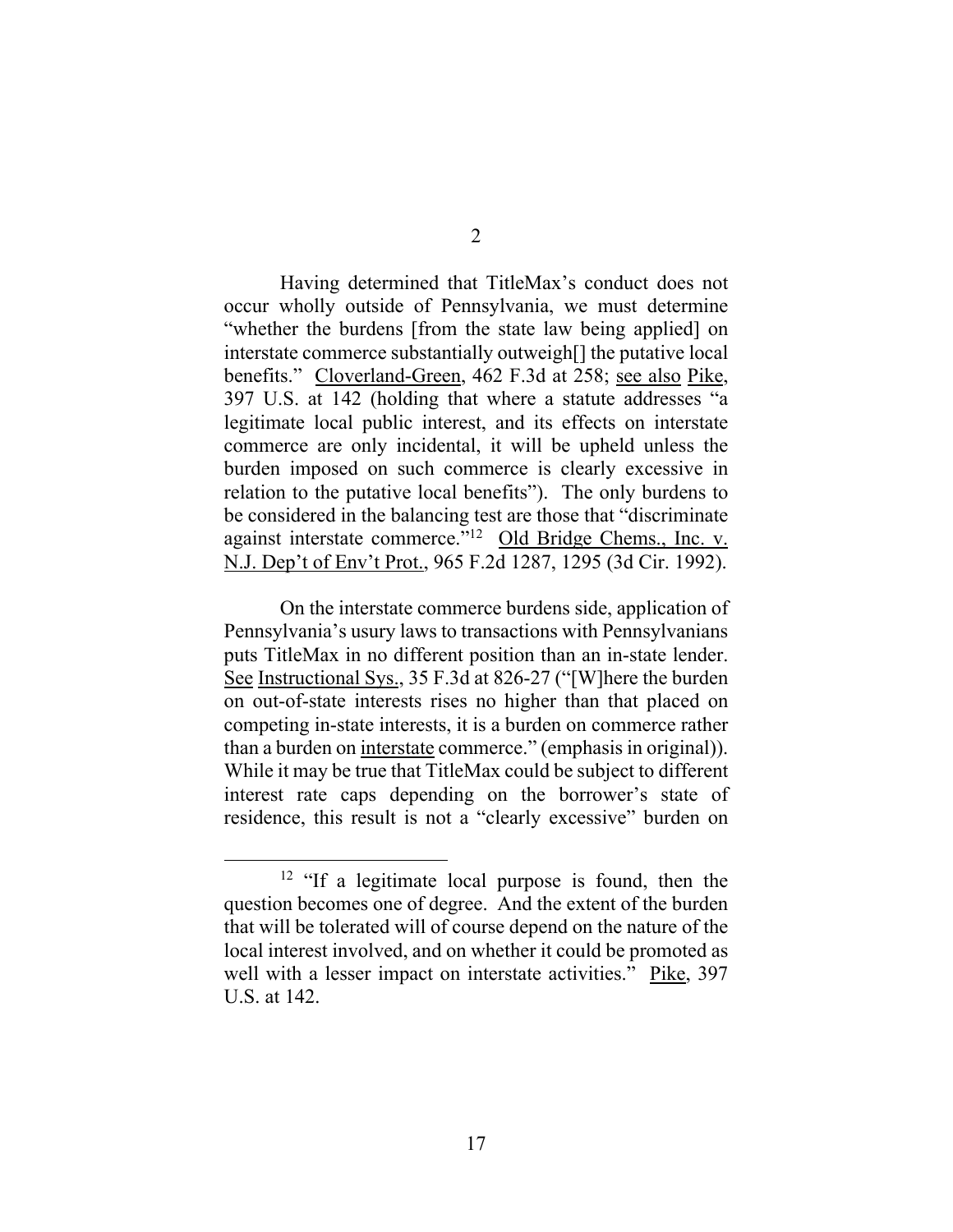interstate commerce. First, a burden on a lender is not a burden on interstate commerce. Exxon Corp. v. Gov. of Md., 437 U.S. 117, 127-28 (1978) ("The [Commerce] Clause protects the interstate market, not particular interstate firms, from prohibitive or burdensome regulations."). Second, a lack of uniformity in state interest rates is not an undue burden, as "Congress has deferred to the states on the matter of maximum interest rates in consumer credit transactions." Aldens, Inc. v. Packel, 524 F.2d 38, 45, 48-49 (3d Cir. 1975) (holding that application of Pennsylvania's installment contracts law to a mail-order creditor's business with Pennsylvania residents did not violate the Commerce Clause). Once it is clear that the laws do not discriminate between in-staters and out-of-staters, "the inquiry as to the burden on interstate commerce should end" and further analysis of the local benefits is unnecessary. Instructional Sys., 35 F.3d at 827.

 Even if we consider the local benefits, we would conclude that they weigh in favor of applying Pennsylvania laws to TitleMax. The laws protect Pennsylvania consumers from usurious lending rates. TitleMax's interest rates may be as high as 180% but if the CDCA and LIPL applied, TitleMax's rates for Pennsylvania customers would be capped at  $6\%$ .<sup>13</sup> Cash Am. Net of Nev., LLC v. Pa. Dep't of Banking, 8 A.3d 282, 285-86 (Pa. 2010). "Pennsylvania's interest in the rates which its residents pay for the use of money for purchase of goods delivered into Pennsylvania is substantial enough to satisfy any due process objection to its attempt at regulating [credit on installment contracts]." Aldens, 524 F.2d at 43. The

 $13$  Not all car loans in Pennsylvania are capped at  $6\%$ . See 12 Pa. Stat. §  $6243(e)(2)$  (capping interest rates at 21% for older, used motor vehicles).